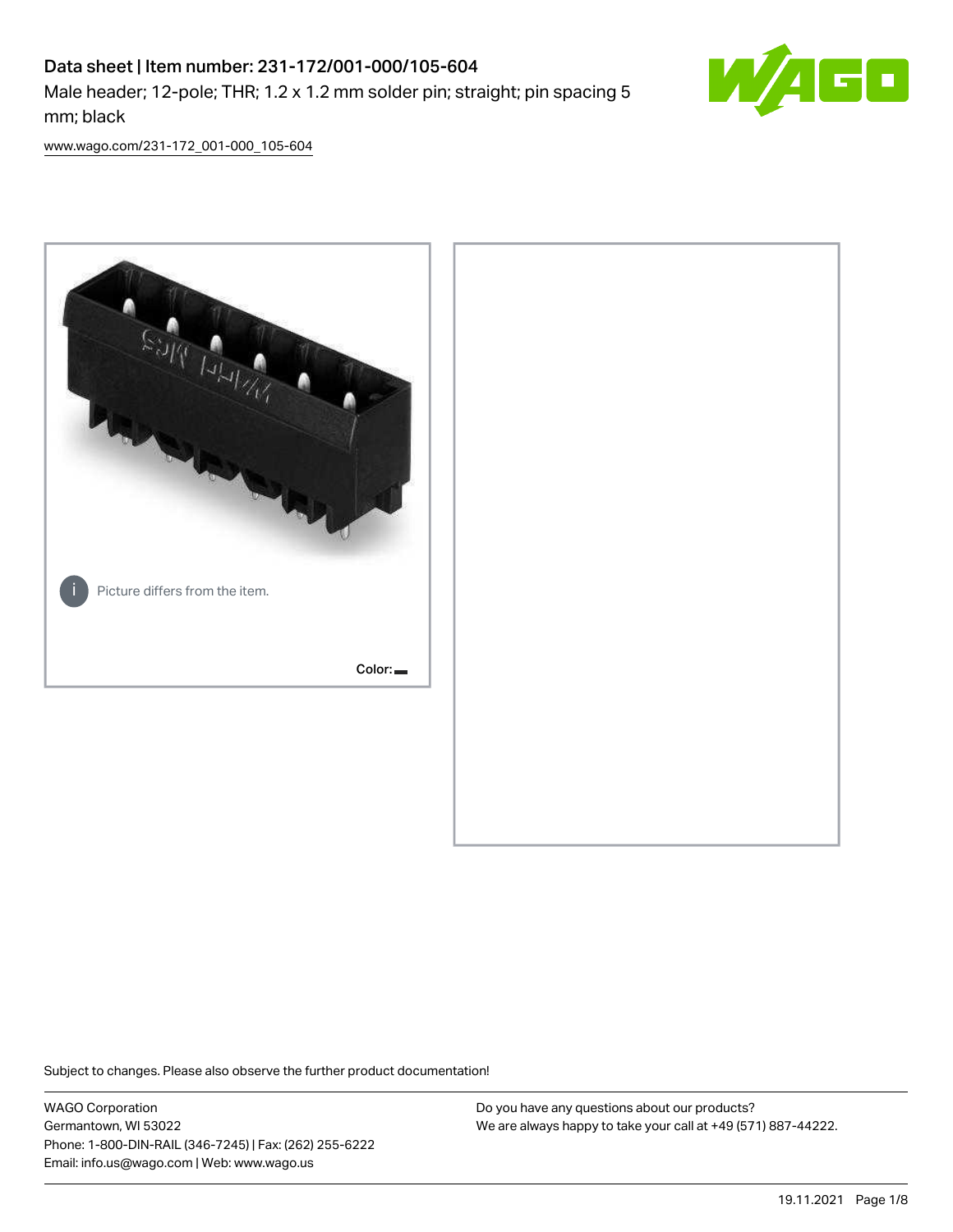

Dimensions in mm

 $L =$  (pole no. x pin spacing) + 3.2 mm

#### Item description

- THR male headers for reflow soldering in SMT applications
- Available in tape-and-reel packaging for automated pick-and-place PCB assembly
- $\blacksquare$ 1.2 x 1.2 mm solder pins allow nominal current up to 16 A, enhancing stability of shorter headers
- Also available in bulk packaging for manual placement
- $\blacksquare$ Male headers may be mounted horizontally or vertically
- $\blacksquare$ With coding fingers

Subject to changes. Please also observe the further product documentation! Data

WAGO Corporation Germantown, WI 53022 Phone: 1-800-DIN-RAIL (346-7245) | Fax: (262) 255-6222 Email: info.us@wago.com | Web: www.wago.us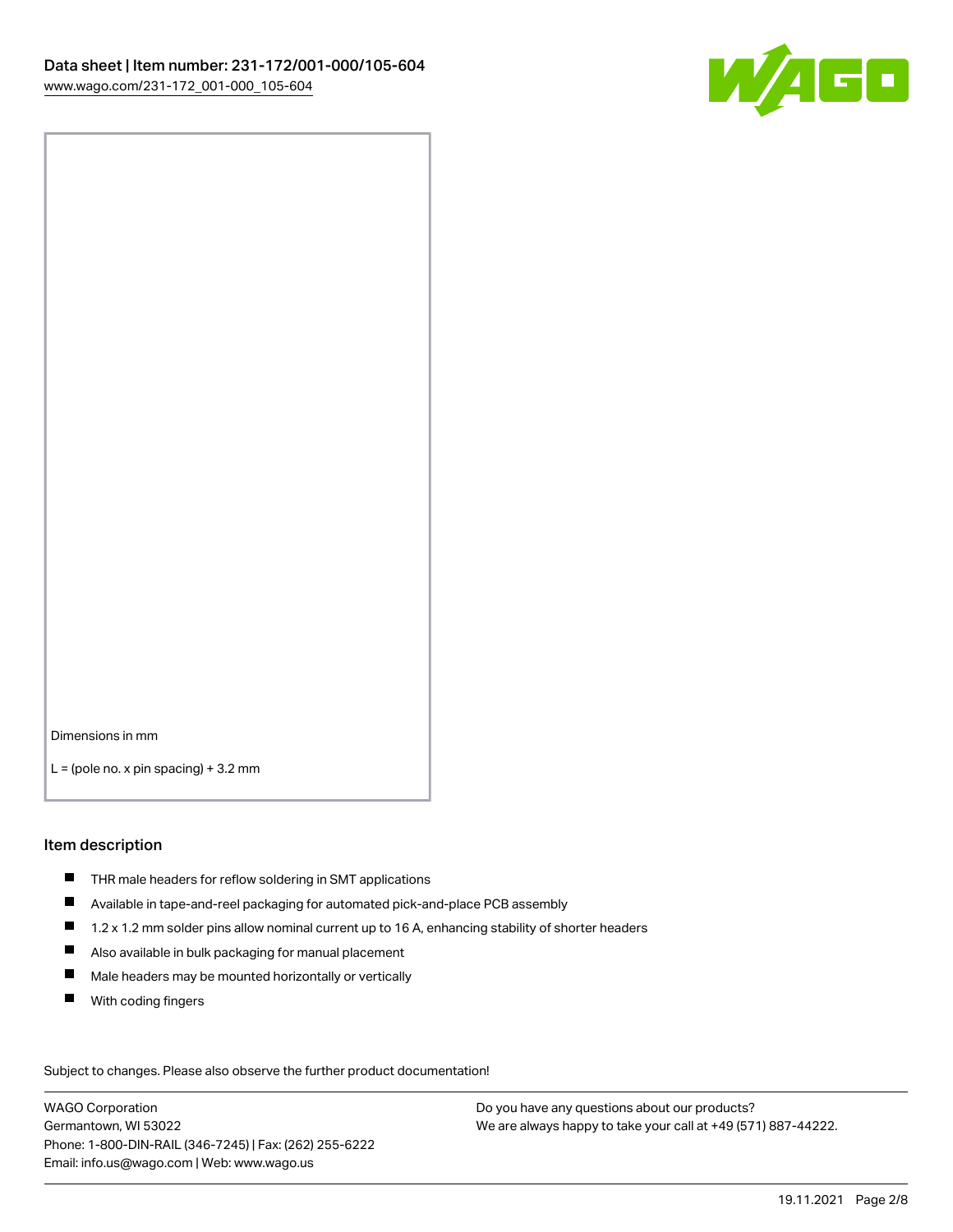

### Data Notes

| Safety information 1 | The MCS-MULTI CONNECTION SYSTEM includes connectors<br>without breaking capacity in accordance with DIN EN 61984. When<br>used as intended, these connectors must not be connected<br>/disconnected when live or under load. The circuit design should<br>ensure header pins, which can be touched, are not live when<br>unmated. |
|----------------------|-----------------------------------------------------------------------------------------------------------------------------------------------------------------------------------------------------------------------------------------------------------------------------------------------------------------------------------|
| Variants:            | Other pole numbers<br>Gold-plated or partially gold-plated contact surfaces<br>Other versions (or variants) can be requested from WAGO Sales or<br>configured at https://configurator.wago.com/                                                                                                                                   |

## Electrical data

### IEC Approvals

| Ratings per                 | IEC/EN 60664-1                                                        |
|-----------------------------|-----------------------------------------------------------------------|
| Rated voltage (III / 3)     | 250 V                                                                 |
| Rated surge voltage (III/3) | 4 <sub>k</sub> V                                                      |
| Rated voltage (III/2)       | 320 V                                                                 |
| Rated surge voltage (III/2) | 4 <sub>kV</sub>                                                       |
| Nominal voltage (II/2)      | 630 V                                                                 |
| Rated surge voltage (II/2)  | 4 <sub>k</sub> V                                                      |
| Rated current               | 16A                                                                   |
| Legend (ratings)            | $(III / 2)$ $\triangle$ Overvoltage category III / Pollution degree 2 |

#### UL Approvals

| Approvals per                  | UL 1059 |
|--------------------------------|---------|
| Rated voltage UL (Use Group B) | 300 V   |
| Rated current UL (Use Group B) | 10 A    |
| Rated voltage UL (Use Group D) | 300 V   |
| Rated current UL (Use Group D) | 10 A    |

## Ratings per UL

| Rated voltage UL 1977            | ור                                        |
|----------------------------------|-------------------------------------------|
| Lourrent III, 1977<br>Rated<br>. | $\sim$ $\sim$ $\sim$ $\sim$ $\sim$ $\sim$ |

Subject to changes. Please also observe the further product documentation!

WAGO Corporation Germantown, WI 53022 Phone: 1-800-DIN-RAIL (346-7245) | Fax: (262) 255-6222 Email: info.us@wago.com | Web: www.wago.us Do you have any questions about our products? We are always happy to take your call at +49 (571) 887-44222.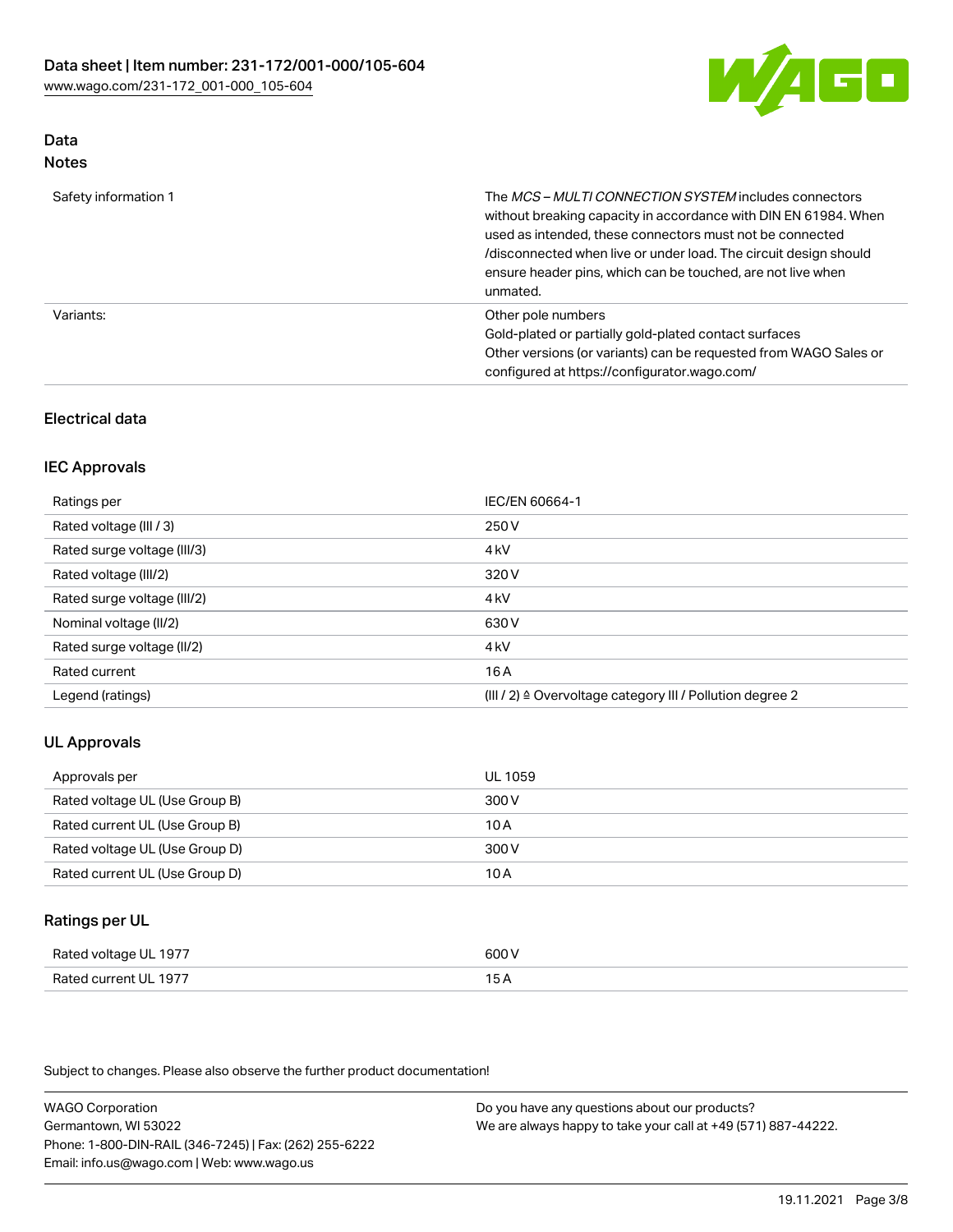

### CSA Approvals

| Approvals per                   | CSA   |
|---------------------------------|-------|
| Rated voltage CSA (Use Group B) | 300 V |
| Rated current CSA (Use Group B) | 10 A  |
| Rated voltage CSA (Use Group D) | 300 V |
| Rated current CSA (Use Group D) | 10 A  |

## Connection data

| Total number of potentials |  |
|----------------------------|--|
| Number of connection types |  |
| Number of levels           |  |

#### Connection 1

| Number of poles |  |
|-----------------|--|
|-----------------|--|

## Physical data

| Pin spacing                        | 5 mm / 0.197 inch        |
|------------------------------------|--------------------------|
| Width                              | 63.2 mm / 2.488 inch     |
| Height                             | 14.4 mm / 0.567 inch     |
| Height from the surface            | 12 mm / 0.472 inch       |
| Depth                              | 8.4 mm / 0.331 inch      |
| Solder pin length                  | $2.4 \,\mathrm{mm}$      |
| Solder pin dimensions              | $1.2 \times 1.2$ mm      |
| Plated through-hole diameter (THR) | 1 7 <sup>(+0.1)</sup> mm |

### Plug-in connection

| Contact type (pluggable connector) | Male connector/plug |
|------------------------------------|---------------------|
| Connector (connection type)        | for PCB             |
| Mismating protection               | No                  |
| Mating direction to the PCB        | 90°                 |
| Locking of plug-in connection      | Without             |

## PCB contact

| <b>PCB Contact</b> | TUD<br>пĸ |
|--------------------|-----------|
|--------------------|-----------|

Subject to changes. Please also observe the further product documentation!

| <b>WAGO Corporation</b>                                | Do you have any questions about our products?                 |
|--------------------------------------------------------|---------------------------------------------------------------|
| Germantown, WI 53022                                   | We are always happy to take your call at +49 (571) 887-44222. |
| Phone: 1-800-DIN-RAIL (346-7245)   Fax: (262) 255-6222 |                                                               |
| Email: info.us@wago.com   Web: www.wago.us             |                                                               |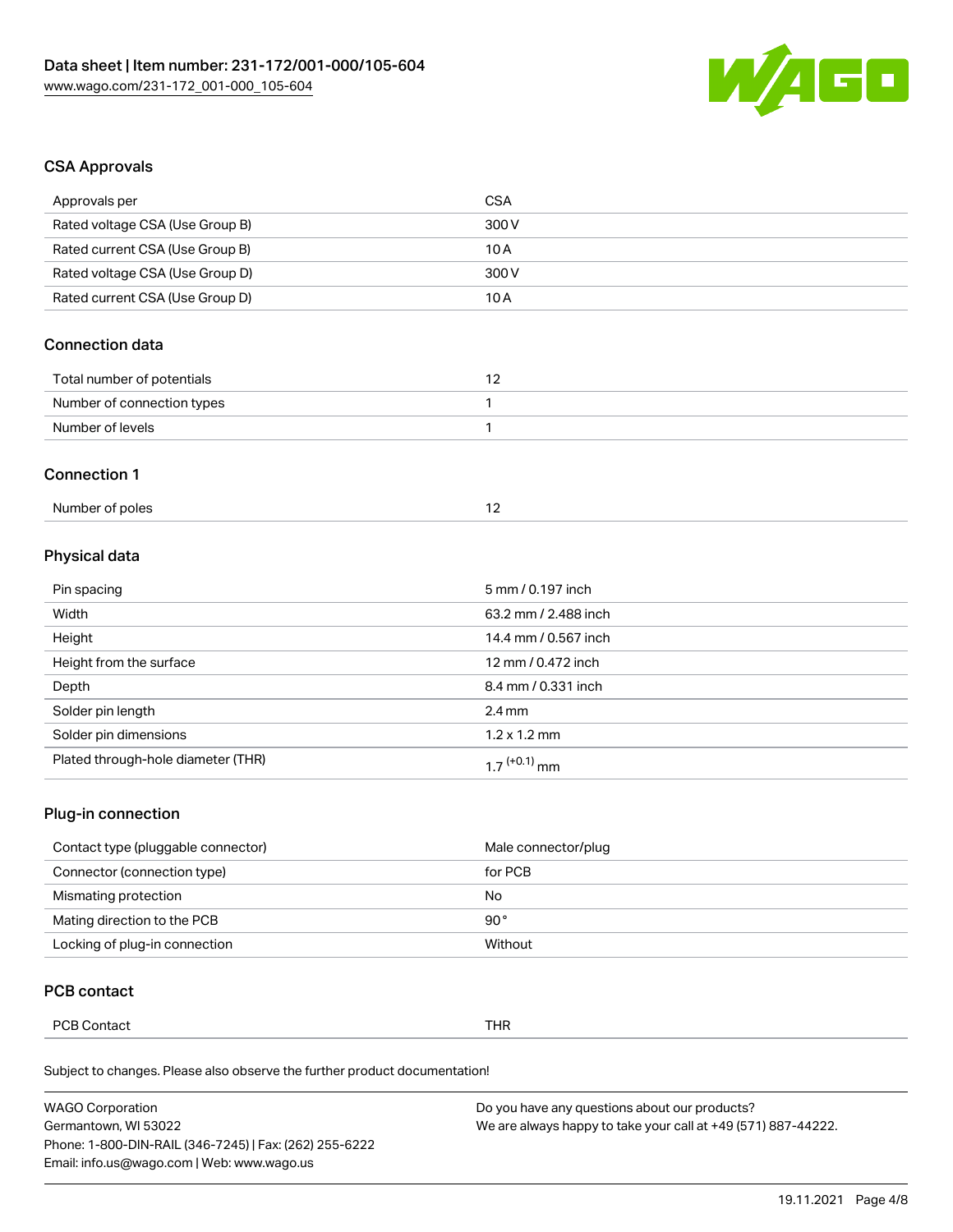

| Solder pin arrangement              | over the entire male connector (in-line) |
|-------------------------------------|------------------------------------------|
| Number of solder pins per potential |                                          |

#### Material data

| Color                       | black                                  |
|-----------------------------|----------------------------------------|
| Material group              |                                        |
| Insulation material         | Polyphthalamide (PPA GF)               |
| Flammability class per UL94 | V <sub>0</sub>                         |
| Contact material            | Electrolytic copper (E <sub>Cu</sub> ) |
| Contact plating             | tin-plated                             |
| Fire load                   | 0.078 MJ                               |
| Weight                      | 4.5g                                   |

#### Environmental requirements

| Limit temperature range<br>. | $\ldots$ +100 °C $\,$<br>-60 |
|------------------------------|------------------------------|
|------------------------------|------------------------------|

## Commercial data

| Product Group         | 3 (Multi Conn. System) |
|-----------------------|------------------------|
| PU (SPU)              | 100 Stück              |
| Packaging type        | box                    |
| Country of origin     | PL                     |
| <b>GTIN</b>           | 4050821042716          |
| Customs tariff number | 85366990990            |

## Approvals / Certificates

#### Country specific Approvals

|                     |                                                                            |                                 | Certificate |
|---------------------|----------------------------------------------------------------------------|---------------------------------|-------------|
| Logo                | Approval                                                                   | <b>Additional Approval Text</b> | name        |
|                     | <b>CB</b>                                                                  | IEC 61984                       | NL-39756    |
|                     | <b>DEKRA Certification B.V.</b>                                            |                                 |             |
|                     | <b>CSA</b>                                                                 | C <sub>22.2</sub>               | 1466354     |
|                     | DEKRA Certification B.V.                                                   |                                 |             |
| <b>UL-Approvals</b> |                                                                            |                                 |             |
|                     |                                                                            |                                 | Certificate |
| Logo                | Approval                                                                   | <b>Additional Approval Text</b> | name        |
|                     | Subject to changes. Please also observe the further product documentation! |                                 |             |
|                     |                                                                            |                                 |             |

| <b>WAGO Corporation</b>                                |
|--------------------------------------------------------|
| Germantown, WI 53022                                   |
| Phone: 1-800-DIN-RAIL (346-7245)   Fax: (262) 255-6222 |
| Email: info.us@wago.com   Web: www.wago.us             |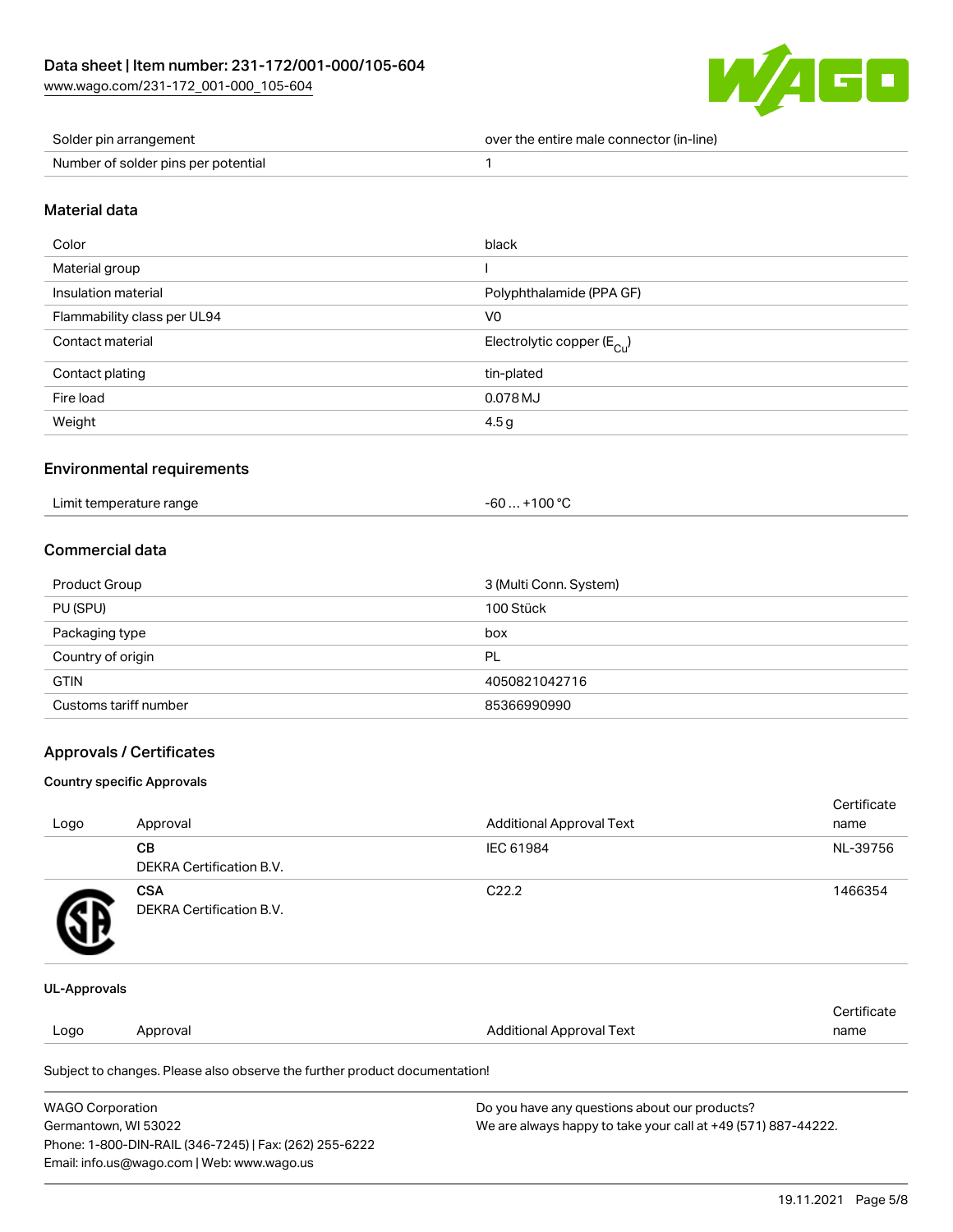# Data sheet | Item number: 231-172/001-000/105-604

[www.wago.com/231-172\\_001-000\\_105-604](http://www.wago.com/231-172_001-000_105-604)



|                                       | UL<br>Underwriters Laboratories Inc.                                                                                                                                   | <b>UL 1059</b> |                              | E45172   |  |
|---------------------------------------|------------------------------------------------------------------------------------------------------------------------------------------------------------------------|----------------|------------------------------|----------|--|
|                                       |                                                                                                                                                                        |                |                              |          |  |
|                                       | <b>UR</b><br>Underwriters Laboratories Inc.                                                                                                                            | <b>UL 1977</b> |                              | E45171   |  |
| Counterpart                           |                                                                                                                                                                        |                |                              |          |  |
|                                       | Item no.231-112/026-000<br>Female plug; 12-pole; 12 AWG max; pin spacing 5 mm; 1 conductor per pole; gray                                                              |                | www.wago.com/231-112/026-000 |          |  |
| <b>Optional accessories</b><br>Coding |                                                                                                                                                                        |                |                              |          |  |
| Intermediate plate                    |                                                                                                                                                                        |                |                              |          |  |
|                                       | Item no.: 231-500<br>Spacer; for formation of groups; light gray                                                                                                       |                | www.wago.com/231-500         |          |  |
| Coding                                |                                                                                                                                                                        |                |                              |          |  |
|                                       | Item no.: 231-129<br>Coding key; snap-on type; light gray                                                                                                              |                | www.wago.com/231-129         |          |  |
| <b>Downloads</b><br>Documentation     |                                                                                                                                                                        |                |                              |          |  |
| <b>Additional Information</b>         |                                                                                                                                                                        |                |                              |          |  |
| Technical explanations                |                                                                                                                                                                        | 2019 Apr 3     | pdf<br>2.0 MB                | Download |  |
| <b>THR Soldering Process</b>          |                                                                                                                                                                        |                | pdf<br>548.2 kB              | Download |  |
| <b>CAD files</b>                      |                                                                                                                                                                        |                |                              |          |  |
| PCB Design                            |                                                                                                                                                                        |                |                              |          |  |
|                                       | Symbol and Footprint 231-172/001-000/105-604                                                                                                                           |                | <b>URL</b>                   | Download |  |
|                                       | CAx data for your PCB design, consisting of "schematic symbols and PCB footprints",<br>allow easy integration of the WAGO component into your development environment. |                |                              |          |  |

Subject to changes. Please also observe the further product documentation!

WAGO Corporation Germantown, WI 53022 Phone: 1-800-DIN-RAIL (346-7245) | Fax: (262) 255-6222 Email: info.us@wago.com | Web: www.wago.us Do you have any questions about our products? We are always happy to take your call at +49 (571) 887-44222.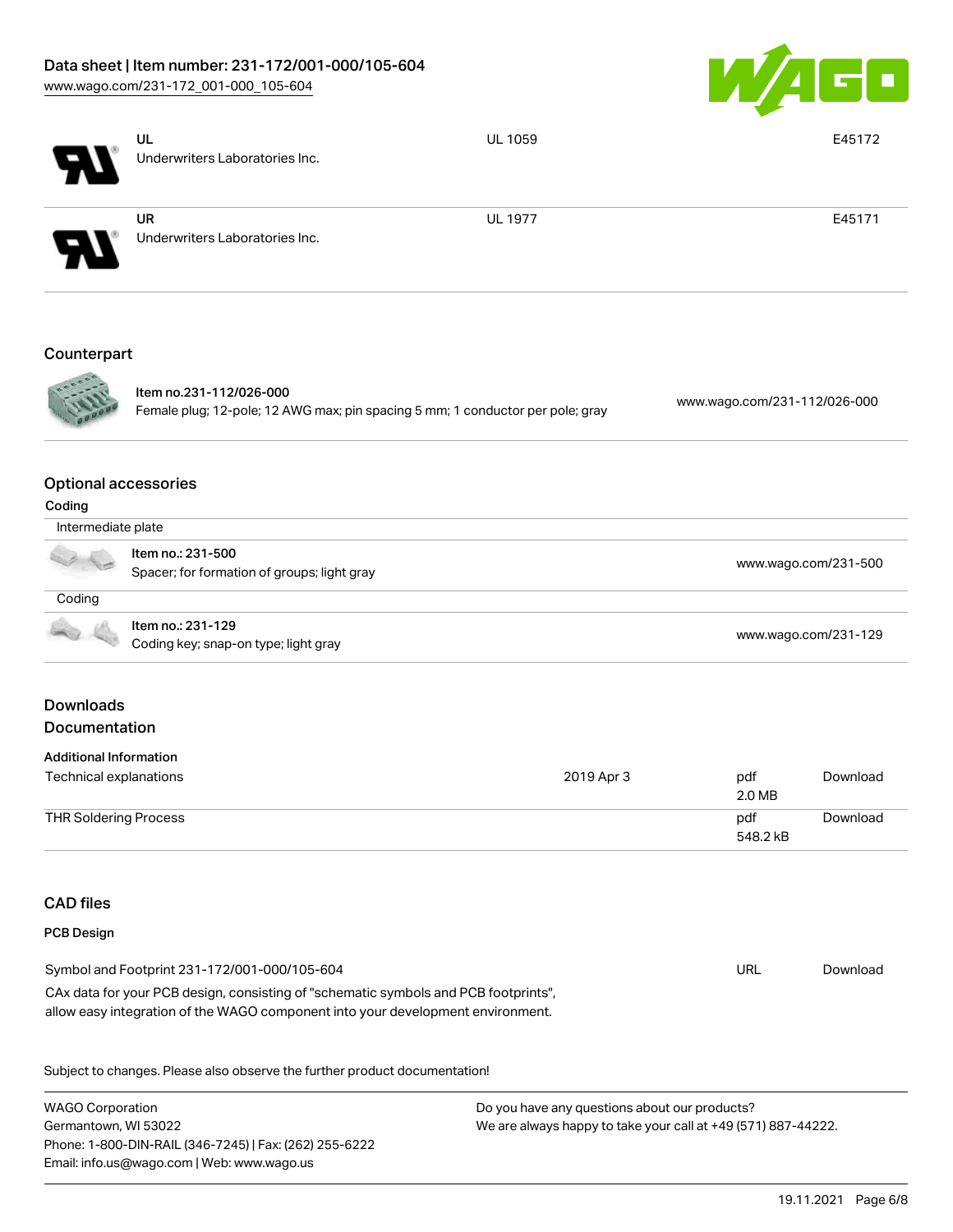

#### Supported formats:

- $\blacksquare$ Accel EDA 14 & 15
- $\blacksquare$ Altium 6 to current version
- $\blacksquare$ Cadence Allegro
- $\blacksquare$ **DesignSpark**
- $\blacksquare$ Eagle Libraries
- $\blacksquare$ KiCad
- $\blacksquare$ Mentor Graphics BoardStation
- $\blacksquare$ Mentor Graphics Design Architect
- $\blacksquare$ Mentor Graphics Design Expedition 99 and 2000
- $\blacksquare$ OrCAD 9.X PCB and Capture
- $\blacksquare$ PADS PowerPCB 3, 3.5, 4.X, and 5.X
- $\blacksquare$ PADS PowerPCB and PowerLogic 3.0
- $\blacksquare$ PCAD 2000, 2001, 2002, 2004, and 2006
- $\blacksquare$ Pulsonix 8.5 or newer
- $\blacksquare$ STL
- 3D STEP П
- П TARGET 3001!
- $\blacksquare$ View Logic ViewDraw
- П Quadcept
- Zuken CadStar 3 and 4  $\blacksquare$
- Zuken CR-5000 and CR-8000 П

PCB Component Libraries (EDA), PCB CAD Library Ultra Librarian

#### Environmental Product Compliance

#### Compliance Search

| Environmental Product Compliance 231-172/001-000/105-604                             | URL | Download |
|--------------------------------------------------------------------------------------|-----|----------|
| THR male header; 1.2 x 1.2 mm solder pin; straight; Pin spacing 5 mm; 12-pole; black |     |          |

### Installation Notes

Subject to changes. Please also observe the further product documentation!

WAGO Corporation Germantown, WI 53022 Phone: 1-800-DIN-RAIL (346-7245) | Fax: (262) 255-6222 Email: info.us@wago.com | Web: www.wago.us